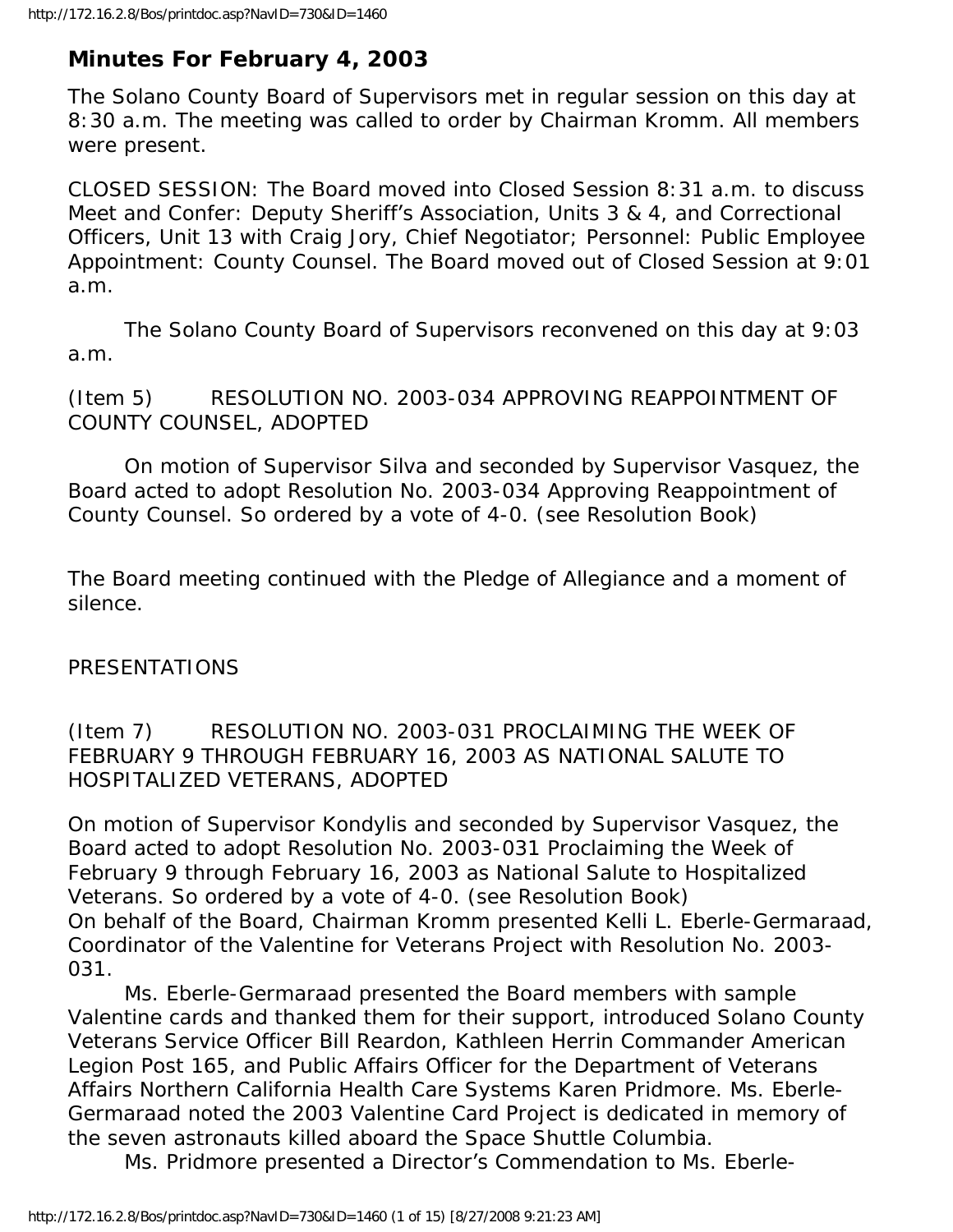Germaraad and participants for recognition of the work on the Valentines for Veterans Program. Ms. Pridmore also provided the Board with a booklet on current VA services in Northern California.

# ITEMS FROM THE FLOOR

# APPEARANCE BY DONALD TIPTON RE VARIOUS ISSUES

Donald Tipton, Vallejo, voiced concerns regarding an ongoing project drainage problems at 1181 Lewis Avenue, the need for review of the Southeast Vallejo Redevelopment Project, questioned where is the money, and where is the plan to get Homeacres out of blight.

## APPROVAL OF AGENDA

On motion of Supervisor Kondylis and seconded by Supervisor Silva, the Board acted to approve the submitted Agenda, incorporated herein by reference. So ordered by a vote of 4-0.

#### CONSENT CALENDAR

On motion of Supervisor Kondylis and seconded by Supervisor Silva, the Board acted to approve the following Consent Calendar items by a vote of 4-0.

(Item 13) MINUTES OF THE BOARD OF SUPERVISORS MEETING OF JANUARY 14, 2003, as outlined in the Agenda Submittal from the Clerk of the Board dated February 4, 2002, incorporated herein by reference, approved.

(Item 14) PROCLAMATION IN RECOGNITION OF THE CHINESE AMERICAN ASSOCIATION OF SOLANO COUNTY'S (CAASC) 7TH ANNUAL CHINESE NEW YEAR'S CELEBRATION TO WELCOME THE "YEAR OF THE RAM", approved.

(Item 15A) RESOLUTION NO. 2003-033 OPPOSING THE GOVERNOR'S 2003-04 STATE BUDGET PROPOSAL TO PERMANENTLY ELIMINATE THE OPEN SPACE SUBVENTION PROGRAM (WILLIAMSON ACT CONTRACTS), adopted. (see Resolution Book)

(Item 15B) RESOLUTION NO. 2003-032 AMENDING THE LIST OF NUBMERS AND CLASSIFICATIONS OF POSITIONS (OFFICE OF FAMILY VIOLENCE PREVENTION), adopted. (see Resolution Book)

#### **ORDERS**

(Item 17A) FY 2002/2003 MID YEAR FINANCIAL REPORT AND RECOMMENDATIONS, APPROVED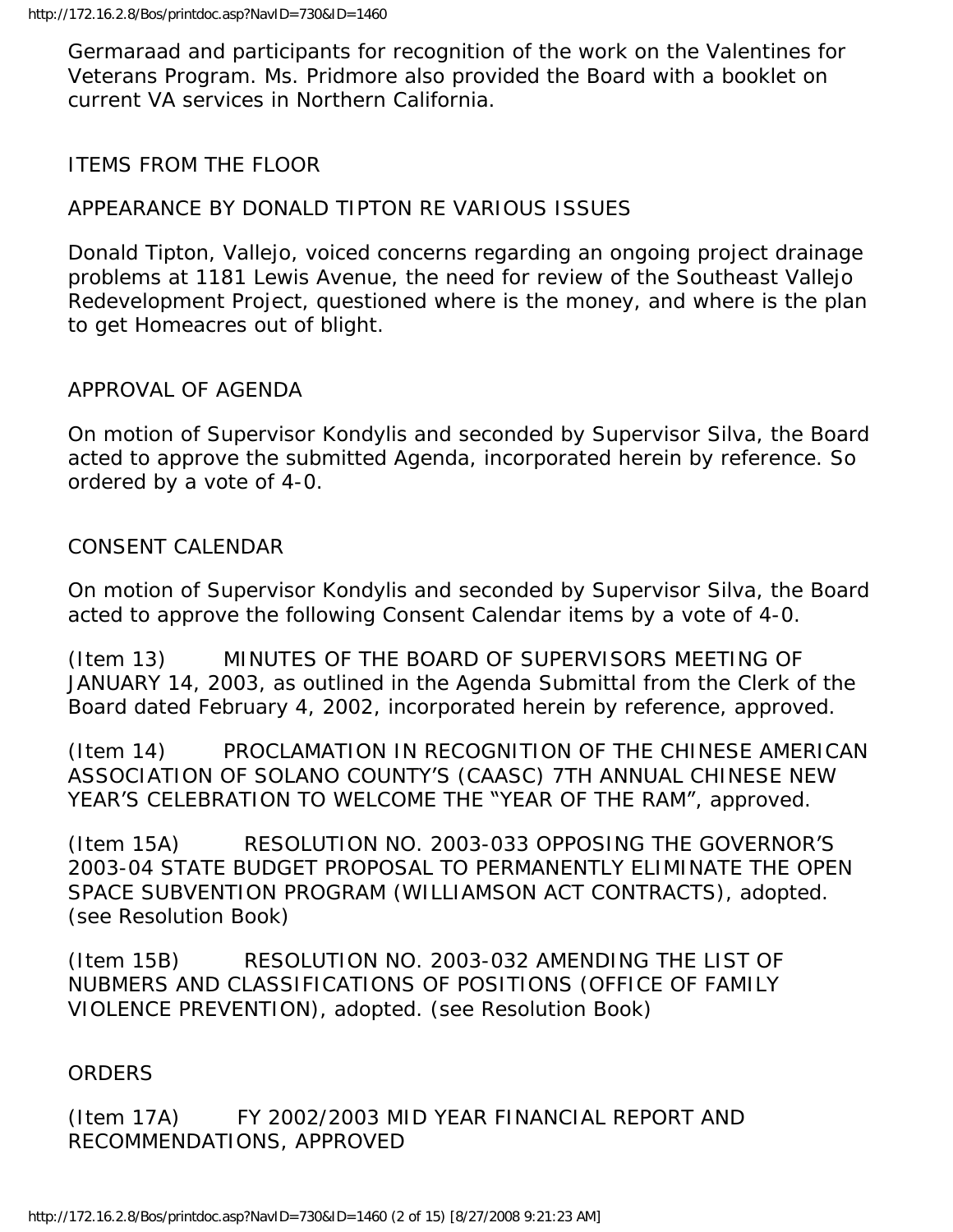County Administrator Michael Johnson reviewed the information contained in the Agenda Submittal from his department dated February 4, 2003 incorporated herein by reference, outlining a review of the status of the FY 2002/03 budget. Mr. Johnson noted how well the County, the departments, and the department managers are managing the County programs and resources. The major looming issue is the potential impacts of the State budget. Mr. Johnson highlighted the overall fiscal health of the County, passage of 4X and 6X in the State Senate and potential veto by the Governor, other considerations by the State relative to the serious financial difficulties now and in future years, revenue from the Vehicle License Fees (VLF) and the exposure for cuts. Mr. Johnson discussed the proposed budget policies for FY 2003/2004, requested reaffirmation of policies regarding reserves, and to undertake a 3 to 5 year planning process with respect to expenditures and reserves.

Chairman Kromm commended the departments, with exception for the problems in Health and Social Services, for doing a very good job, and noted the need for departments to stay within their budgets in the coming year. Solano County, for the rest of this fiscal year, is in good shape with no layoffs on the horizon. The concern regarding staffing in the future will remain as long as the State is in financial difficulty.

Responding to questions posed by Chairman Kromm regarding the financial projections for Health and Social Services, revenue sources, cuts in the Child Mental Health area, and what services would be cut if there is no additional funding, Director of Health and Social Services Patrick Duterte noted receipt of some additional revenue of \$1 million for CalWORKs, Medical \$400,000, and \$722,000 in food stamps since the Mid Year Report was done. There are problems still looming with the State budget. Reductions will need to be made in Mental Health with a gap of about \$500,000 at this time. Mr. Duterte noted CalWORKs funding can be used to fund the difference for Child Welfare, the Children's System of Care and Mental Health are areas that need to be looked at for ways to mitigate the shortfall problems. In children's programs there are cuts of about \$1 million, and discussed ways of getting past years revenue from the State. The major cuts could come in the Children's System of Care Program; this program fills the gaps of services to children that are not MediCal funded.

Chairman Kromm noted the number one priority of the Board is healthy children, and voiced concern with what may happen to children's programs. Assistant Director of Health and Social Services Moira Sullivan outlined programs included in the Children's System of Care funding, which provides direct treatment services to children who are not MediCal eligible and wrap around services to all children. This area was significantly reduced as part of the State budget.

Responding to questions posed by Chairman Kromm regarding cuts to programs, Mr. Duterte discussed program cuts and strategies needed to mitigate cuts to the Children's System of Care Program.

Responding to questions posed by Supervisor Silva regarding status of the program to see all children are insured, Mr. Duterte noted the Governor did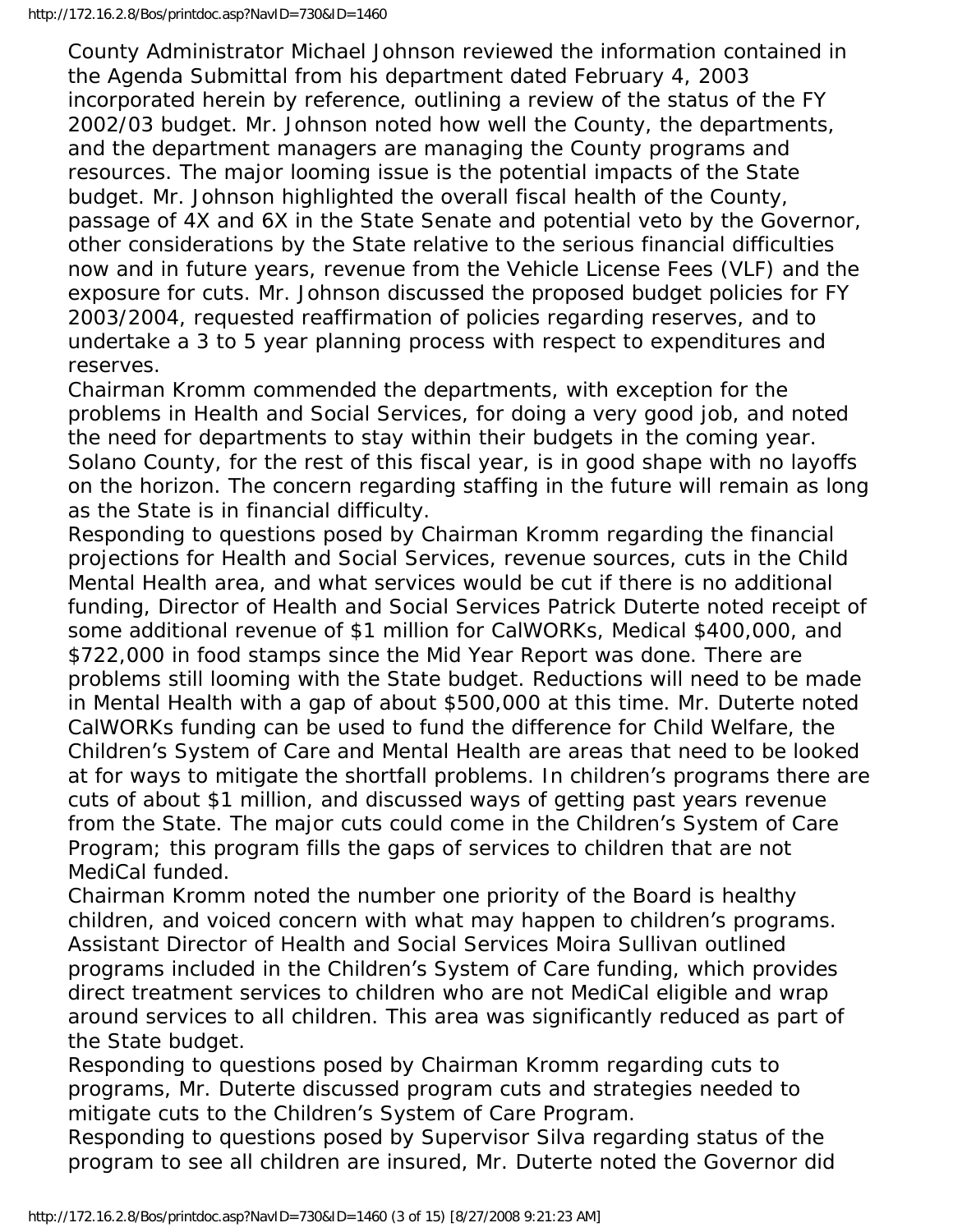save the health insurance for kids program in the budget.

Supervisor Silva noted the importance of getting the children insured, and the possibility of collecting private insurance funds, where possible, for children incarcerated in Juvenile Hall.

Chairman Kromm voiced concern as noted on page A-7 number 2 the Use of Tobacco Master Settlement Agreement (MSA) money, suggested changing the language to read "could" instead of "should" and to add language that in the preparation of the budget to involve the MSA Advisory Committee to consider the impacts on the County budget and the MSA process.

There was a brief discussion regarding the use of the MSA funds for backfilling program funding, possible use of reserve funds, reductions in contributions to outside organizations, and General Fund Reserve amounts.

On motion of Supervisor Silva and seconded by Supervisor Vasquez, the Board acted to accept the Midyear Financial Report with modifications to page A7 number 2 to replace the "should" with "could" and to add language that would include the MSA Advisory Committee in the preparation of the budget relative to budget impacts and the MSA process, to approve the FY 2003/04 Budget Calendar, to adopt staff recommendations to approve the FY 2003/04 Budget Policy to reaffirm the Board's General Fund Reserve policy and Resource Reduction Strategy, and to approve the Appropriation Transfers as outlined in the report. So ordered by a vote of 4-0.

(Item 17B) SOLANO PARTNERSHIP AGAINST VIOLENCE (SPAV) 2002 ANNUAL REPORT, RECEIVED

Carmen Ward, Solano Partnership Against Violence (SPAV), reviewed the information contained in the Agenda Submittal from the County Administrator's Office dated February 4, 2003, incorporated herein by reference, presenting the annual report of SPAV.

There was a brief discussion regarding the need for additional statistics and the application for grant funding to assist in violence prevention strategies and programs.

The Board received the report.

(Item 18) PRESENTATION ON SOLANO COUNTY'S NEW WEB SITE, RECEIVED

Chief Information Officer Ken Phillips reviewed the information contained in the Agenda Submittal from his department dated February 4, 2004, incorporated herein by reference, regarding updating the County Web Site.

Andrew Madsen and Marsh Wilson, Information Services Department (ISD), gave a live presentation of the Web Site highlighting key features of the site. There was a brief discussion regarding cautions of opening email, and the differences of the Internet and the Intranet.

County Administrator Michael Johnson noted the significant changes the Internet has made in the way business is being conducted, and the benefits of the technology.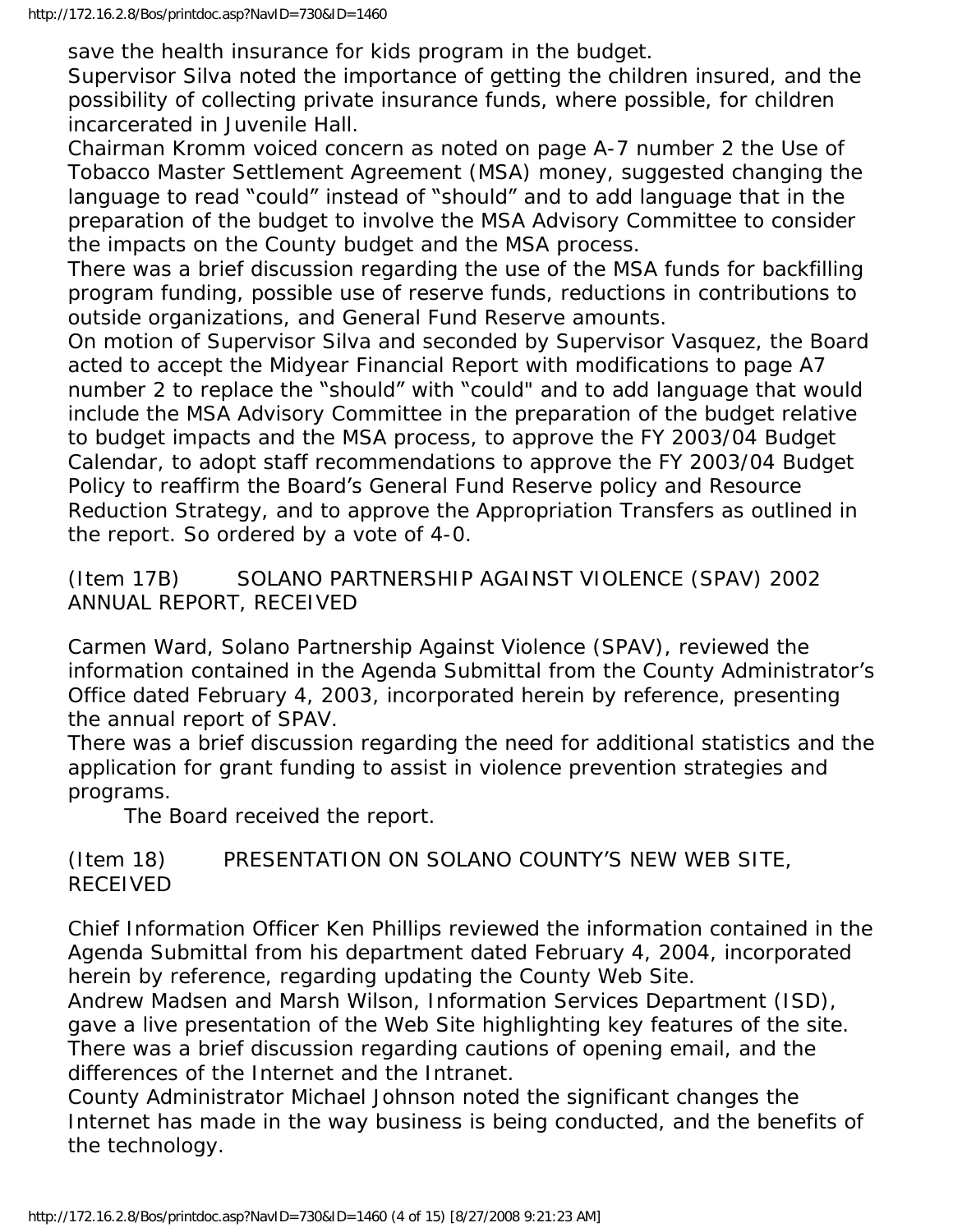# (Item 19) UNACCOUNTED FIXED ASSETS REP0RT AS OF JUNE 30, 2002, APPROVED

Assistant Auditor/Controller Simona Padilla-Scholtens reviewed the information contained in the Agenda Submittal from her department dated February 4, 2002, incorporated herein by reference, regarding unaccounted for fixed assets from various departments as of June 30, 2002. Ms. Padilla-Scholtens noted the majority of losses are in the Department of Health and Social Services, and the new fixed asset program development to ensure future accountability. Responding to questions posed by Supervisor Kondylis regarding accountability for losses, Ms. Padilla-Scholtens discussed the major program changes in the Department of Health and Social Service for accountability and decentralization of the auditing system, and for accountability of Affiliated Computer Service (ACS) for computer movement and replacement.

Donald Tipton, Vallejo, expressed concern with the loss of the computer equipment and the confidential information that remains on the hard drive, the need for a police report for lost or stolen property, and the need for stronger actions to find the real problem leading to the loss of so much equipment. Responding to concerns voiced by Supervisor Silva regarding the loss of a fax machine, and the need for individual accountability, Director of Health and Social Services Patrick Duterte discussed working with the Auditor/Controller's Office to develop a new accounting system for fixed assets in his department, full baseline inventory of the equipment in the department, the development of stricter accountability policies, and working with ACS to control the movement of assets in his department to ensure the issue of the computers is resolved. Chairman Kromm suggested the use of the Management Incentive Program as an accountability tool for the department and division heads for direct financial accountability.

Auditor/Controller Bill Eldridge agrees accountability is a key issue, confident with the baseline inventory for Health and Social Services, and the need for cooperation with ACS to resolve the equipment movement issues.

There was a brief discussion regarding converting to a bar-coding system for inventory, policies dictating the process that is to be followed by ACS to clean hard drives prior to removal of the equipment from the department, and further work with ACS to ensure these policies are being followed.

 On motion of Supervisor Kondylis and seconded by Supervisor Vasquez, the Board acted to accept the report for unaccounted fixed assets and to approve the departmental recommendations as outlined in the report. So ordered by a vote of 4-0.

(Item 20) REPORT FROM SOLANO COUNTY AGRICULTURAL ADVISORY COMMITTEE RE PARTICIPATION IN THE SOLANO COUNTY WATER AGENCY'S HABIT CONSERVATION PLAN, RECEIVED

Director of Environmental Management Birgitta Corsello reviewed the information contained in the Agenda Submittal from her department dated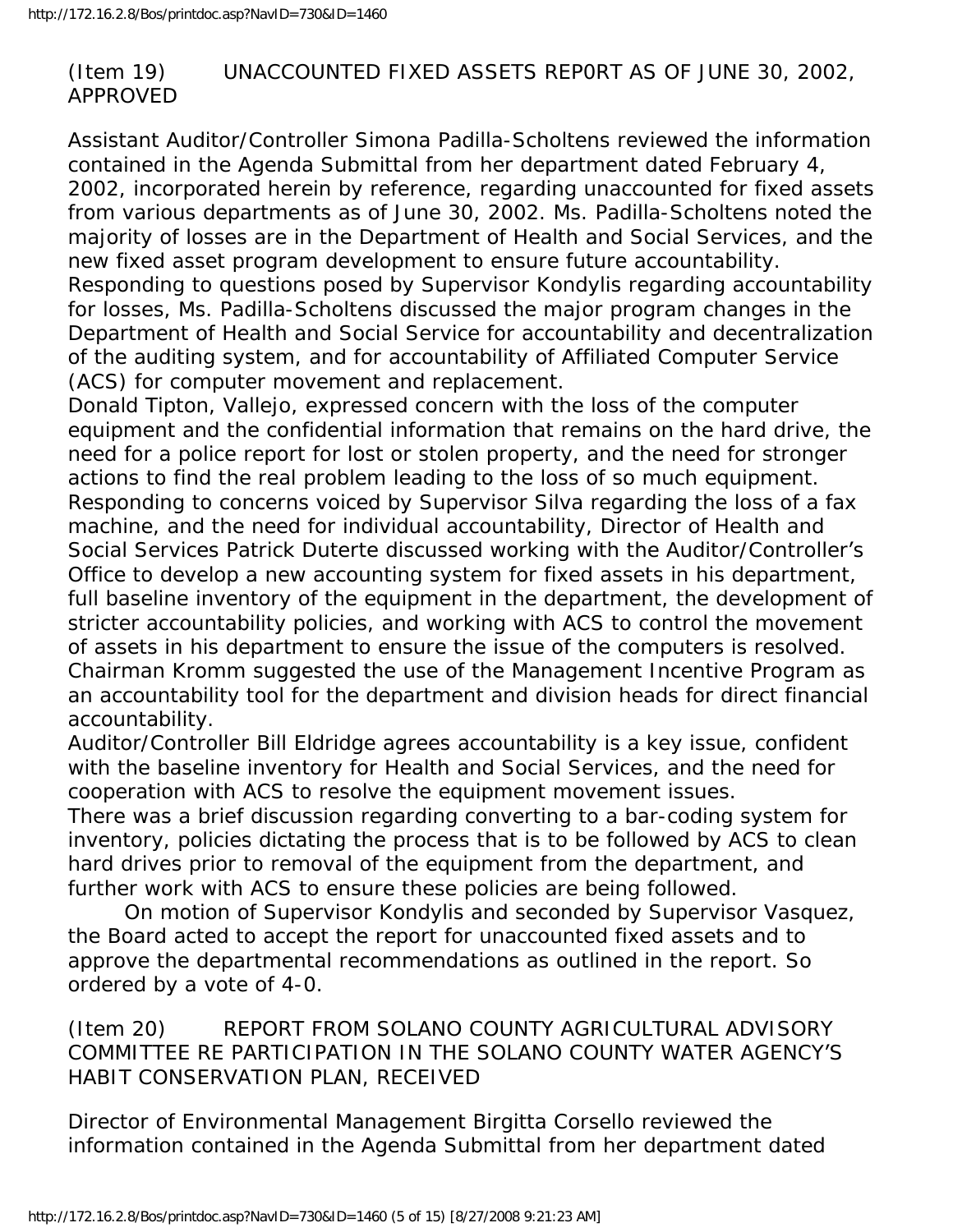February 4, 2003, incorporated herein by reference, regarding the recommendations of the Solano County Agricultural Committee relative to the Solano County Water Agency's work in the preparation of a Habitat Conservation Plan. Ms. Corsello reviewed the recommendations of the Agricultural Advisory Committee. Ms. Corsello noted the Board of Supervisors does not have a vote on the Solano County Water Agency, but as individual members on the Water Board there is the ability to inform other members of the potential impacts to the agricultural activities and permit process in the County.

Supervisor Kondylis noted the water agency must do the Habitat Conservation Plan, and that participating cities have signed on to the plan to eliminate the need for separate reports. Responding to these comments Ms. Corsello noted the plan is required as part of the renewal contract for all agencies with water entitlements from the Montecello Water Project, reasons behind the need for the plan, areas covered and not covered by the plan, recommendations not to join in the plan, and potential benefits over the next 20 years.

Supervisor Kondylis noted the looming questions of who is responsible for flood control in the County, the responsibility of the County since it does not receive any of the water, and would like to see what the maps would look like prior to making any decisions on the Ag Advisory Committee recommendations.

 There was a discussion regarding species changing on the endangered species list, and the potential effects of locking in species for the next 20 or 30 years.

 Responding to questions posed by Chairman Kromm regarding staff's opinion of joining or not joining with the Water Agency to do the Habitat Conservation Plan, Ms. Corsello noted in the development of the plan would be more difficult with an enormous amount of work for County staff, the final plan will not change the planning approval process only the environmental approval process. Ms. Corsello noted with being in the plan, you do know what the government is looking at for impact and mitigation on the species. The mitigation for the species may not be the same if we are not in the plan. Ms. Corsello noted the farming community does not feel it would be beneficial for everyone to go through this process, and that about 1/3rd of the County will be covered by the plan for certain activities due to areas of jurisdiction of other agencies.

 Responding to questions posed by Supervisor Vasquez regarding benefits to the cities for development, Ms. Corsello noted for the cities specific areas of growth will be covered under the plan, the specific areas need to determine, which will make it easier for the cities.

 Supervisor Kondylis noted Solano County is not doing development projects, and that money will be saved if the County does not participate.

There was consensus to bring the maps back for review by the Board.

 Frank Patton, Dixon, requested any decisions be delayed until there is a permanent District 5 Representative, and noted frustrations of farmers with habitat preservation activities.

 Chairman Kromm noted the need for a decision by the Board, and the uncertainty of when the Governor would appoint a representative for the 5th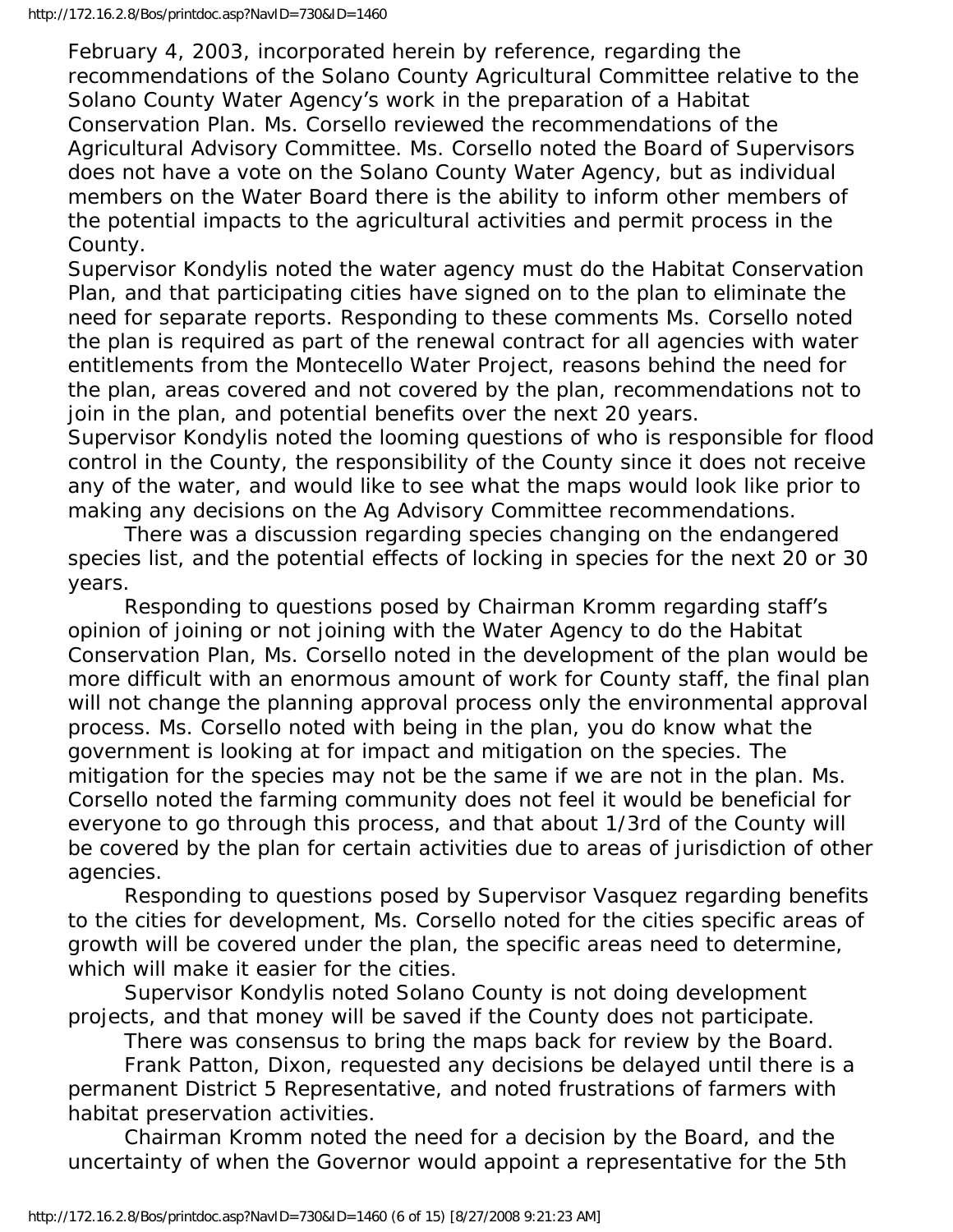District.

 On motion of Supervisor Vasquez and seconded by Supervisor Kondylis, the Board acted to accept the report only, and to take no further action at this time. So ordered by a vote of 4-0.

SPECIAL DISTRICTS GOVERNED BY THE BOARD OF SUPERVISORS

Rural North Vacaville Water District

(Item 21) Minutes regarding this matter are contained in the Rural North Vacaville Water District Minutes Book.

(Item 22A) SUPERVISOR JOHN M. VASQUEZ APPOINTED TO ASSOCIATION OF BAY AREA GOVERNMENTS' (ABAG) REGIONAL PLANNING COMMITTEE

 Chairman Kromm nominated Supervisor Vasquez to represent the Board on the ABAG Regional Planning Committee.

 On motion of Supervisor Kondylis and seconded by Supervisor Silva the Board acted to appoint John Vasquez to the Association of Bay Area Governments' (ABAG) Regional Planning Committee. So ordered by a vote of 4- 0.

(Item 22B) MARTY STOCKARD REAPPOINTED TO THE SOLANO COUNTY AIRPORT LAND USE COMMISSION/SOLANO COUNTY AVIATION ADVISORY **COMMITTEE** 

On motion of Supervisor Kondylis and seconded by Supervisor Silva, the Board acted to reappoint Marty Stockard to the Solano County Airport Land Use Commission/Solano County Aviation Advisory Committee for a term to expire January 1, 2007. So ordered by a vote of 4-0.

Item 22C) SGT. BOB DENTON, TINA GLASS, LT. MICHAEL HILL, SGT ERIC MORTENSON, CHERYL FRANKLIN-GOLDEN, PATRICIA NICODEMUS, TELAINE RAIRDEN, VIOLA ROBERTSON, SUSAN DOLAN, LORETTA HUDDART, SANDY MCQUILLAN, CRISTINA RIOS KLEIN, ROZZANA VERDER-ALIGA, VIOLET BARTON-BERMUDEZ, GLORIA DIAZ, KATHY DINEEN, REV. WILLIE GRAHAM, KATHLEEN MCDERMOTT, JAMIE MORTENSEN, ANNIE VOGELPOHL, AND KERRI BOOTH APPOINTED TO THE SOLANO PARTNERSHIP AGAINST VIOLENCE

On motion of Supervisor Kondylis and seconded by Supervisor Silva, the Board acted approve the appointments of Sgt. Bob Denton, Tina Glass, Lt. Michael Hill, Sgt. Eric Mortenson, Cheryl Franklin-Golden, Patricia Nicodemus, Elaine Rairden, Viola Robertson, Susan Dolan, Loretta Huddart, Sandy McQuillan, Cristina Rios Klein, Rozzana Verder-Aliga, Violet Barton-Bermudez, Gloria Diaz, Kathy Dineen, Rev. Willie Graham, Kathleen McDermott, Jamie Mortensen, Annie Vogelpohl, and Kerri Booth to the Solano Partnership Against Violence. So ordered by a vote of 4-0.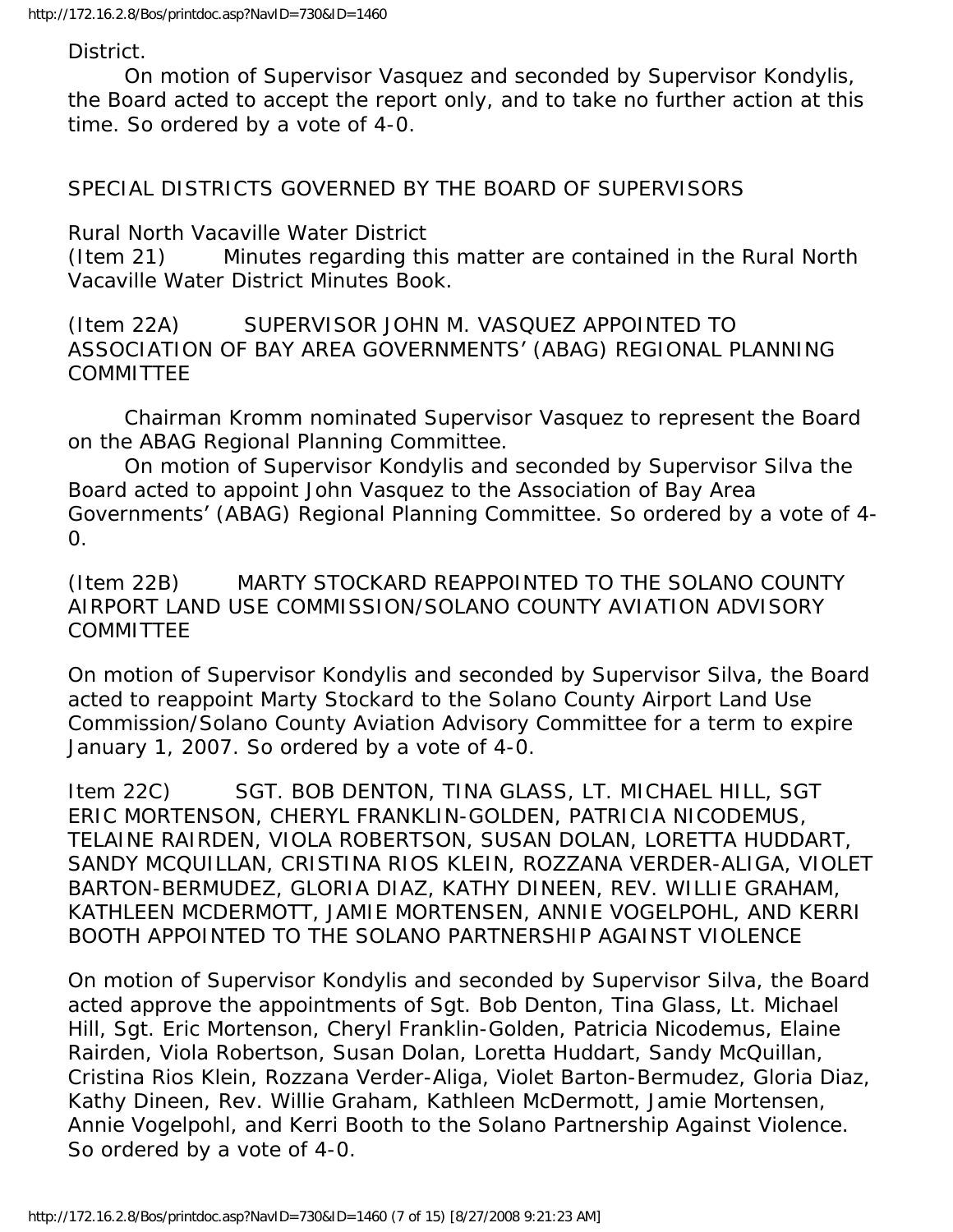#### (Item 22D) MINDA BUNGGAY REAPPOINTED AND JOANIE REED APPOINTED TO THE SOLANO COUNTY ALCOHOL AND DRUG ADVISORY BOARD

On motion of Supervisor Kondylis and seconded by Supervisor Silva, the Board acted to reappoint Minda Bunggay and to appoint Joanie Reed to the Solano County Alcohol and Drug Advisory Board. So ordered by a vote of 4-0.

ADJOURN - This meeting of the Board of Supervisors adjourned at 11:58 a.m.

Duane Kromm, Chair

Maggie Jimenez Clerk to the Board of Supervisors

\_\_\_\_\_\_\_\_\_\_\_\_\_\_\_\_\_\_\_\_\_\_\_\_\_\_\_\_\_\_\_\_\_\_

\_\_\_\_\_\_\_\_\_\_\_\_\_\_\_\_\_\_\_\_\_\_\_\_\_\_\_\_\_\_\_\_\_\_

The Solano County Board of Supervisors met in regular session on this day at 8:30 a.m. The meeting was called to order by Chairman Kromm. All members were present.

CLOSED SESSION: The Board moved into Closed Session 8:31 a.m. to discuss Meet and Confer: Deputy Sheriff's Association, Units 3 & 4, and Correctional Officers, Unit 13 with Craig Jory, Chief Negotiator; Personnel: Public Employee Appointment: County Counsel. The Board moved out of Closed Session at 9:01 a.m.

 The Solano County Board of Supervisors reconvened on this day at 9:03 a.m.

(Item 5) RESOLUTION NO. 2003-034 APPROVING REAPPOINTMENT OF COUNTY COUNSEL, ADOPTED

 On motion of Supervisor Silva and seconded by Supervisor Vasquez, the Board acted to adopt Resolution No. 2003-034 Approving Reappointment of County Counsel. So ordered by a vote of 4-0. (see Resolution Book)

The Board meeting continued with the Pledge of Allegiance and a moment of silence.

PRESENTATIONS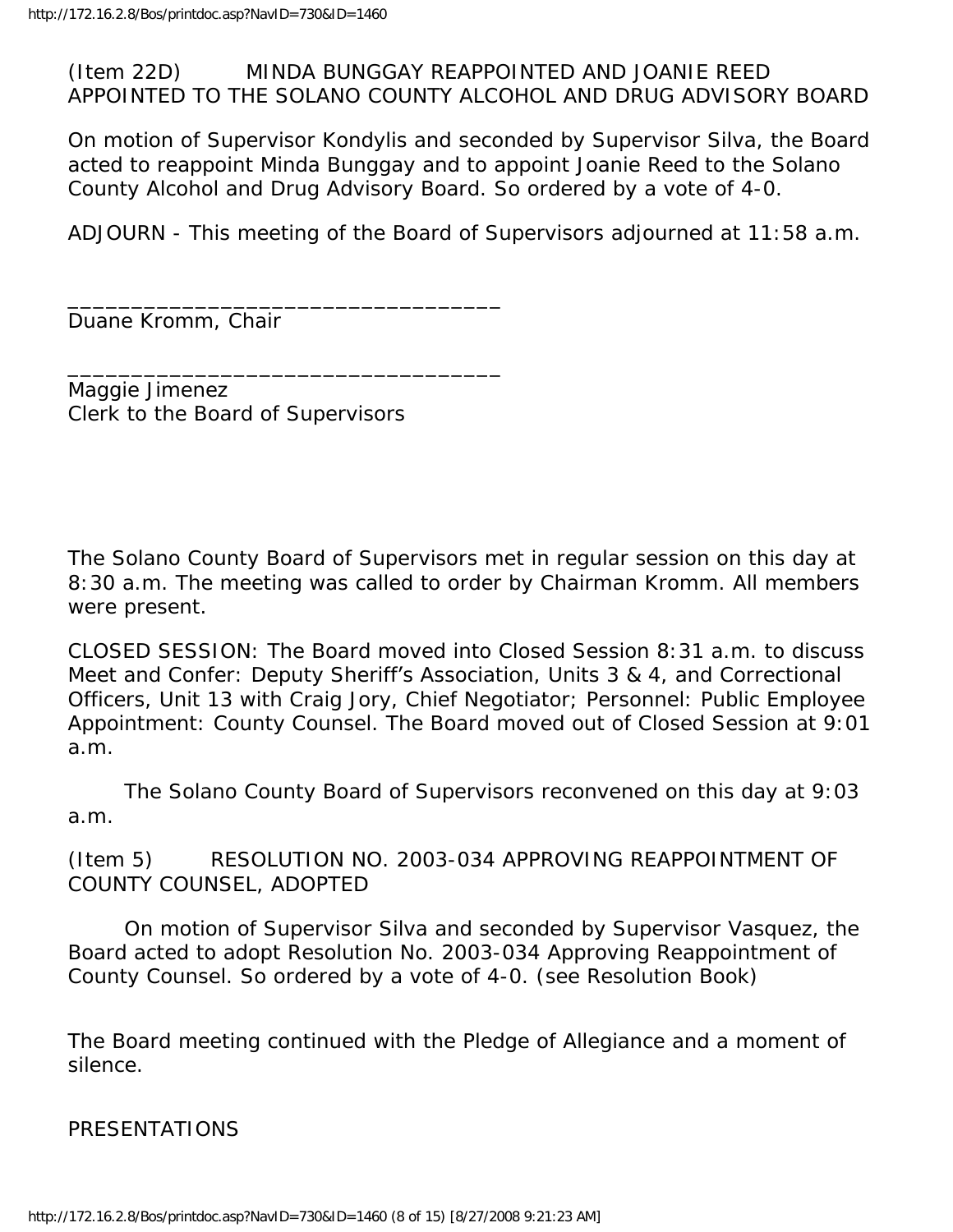(Item 7) RESOLUTION NO. 2003-031 PROCLAIMING THE WEEK OF FEBRUARY 9 THROUGH FEBRUARY 16, 2003 AS NATIONAL SALUTE TO HOSPITALIZED VETERANS, ADOPTED

On motion of Supervisor Kondylis and seconded by Supervisor Vasquez, the Board acted to adopt Resolution No. 2003-031 Proclaiming the Week of February 9 through February 16, 2003 as National Salute to Hospitalized Veterans. So ordered by a vote of 4-0. (see Resolution Book) On behalf of the Board, Chairman Kromm presented Kelli L. Eberle-Germaraad, Coordinator of the Valentine for Veterans Project with Resolution No. 2003- 031.

 Ms. Eberle-Germaraad presented the Board members with sample Valentine cards and thanked them for their support, introduced Solano County Veterans Service Officer Bill Reardon, Kathleen Herrin Commander American Legion Post 165, and Public Affairs Officer for the Department of Veterans Affairs Northern California Health Care Systems Karen Pridmore. Ms. Eberle-Germaraad noted the 2003 Valentine Card Project is dedicated in memory of the seven astronauts killed aboard the Space Shuttle Columbia.

 Ms. Pridmore presented a Director's Commendation to Ms. Eberle-Germaraad and participants for recognition of the work on the Valentines for Veterans Program. Ms. Pridmore also provided the Board with a booklet on current VA services in Northern California.

#### ITEMS FROM THE FLOOR

#### APPEARANCE BY DONALD TIPTON RE VARIOUS ISSUES

Donald Tipton, Vallejo, voiced concerns regarding an ongoing project drainage problems at 1181 Lewis Avenue, the need for review of the Southeast Vallejo Redevelopment Project, questioned where is the money, and where is the plan to get Homeacres out of blight.

#### APPROVAL OF AGENDA

On motion of Supervisor Kondylis and seconded by Supervisor Silva, the Board acted to approve the submitted Agenda, incorporated herein by reference. So ordered by a vote of 4-0.

#### CONSENT CALENDAR

On motion of Supervisor Kondylis and seconded by Supervisor Silva, the Board acted to approve the following Consent Calendar items by a vote of 4-0.

(Item 13) MINUTES OF THE BOARD OF SUPERVISORS MEETING OF JANUARY 14, 2003, as outlined in the Agenda Submittal from the Clerk of the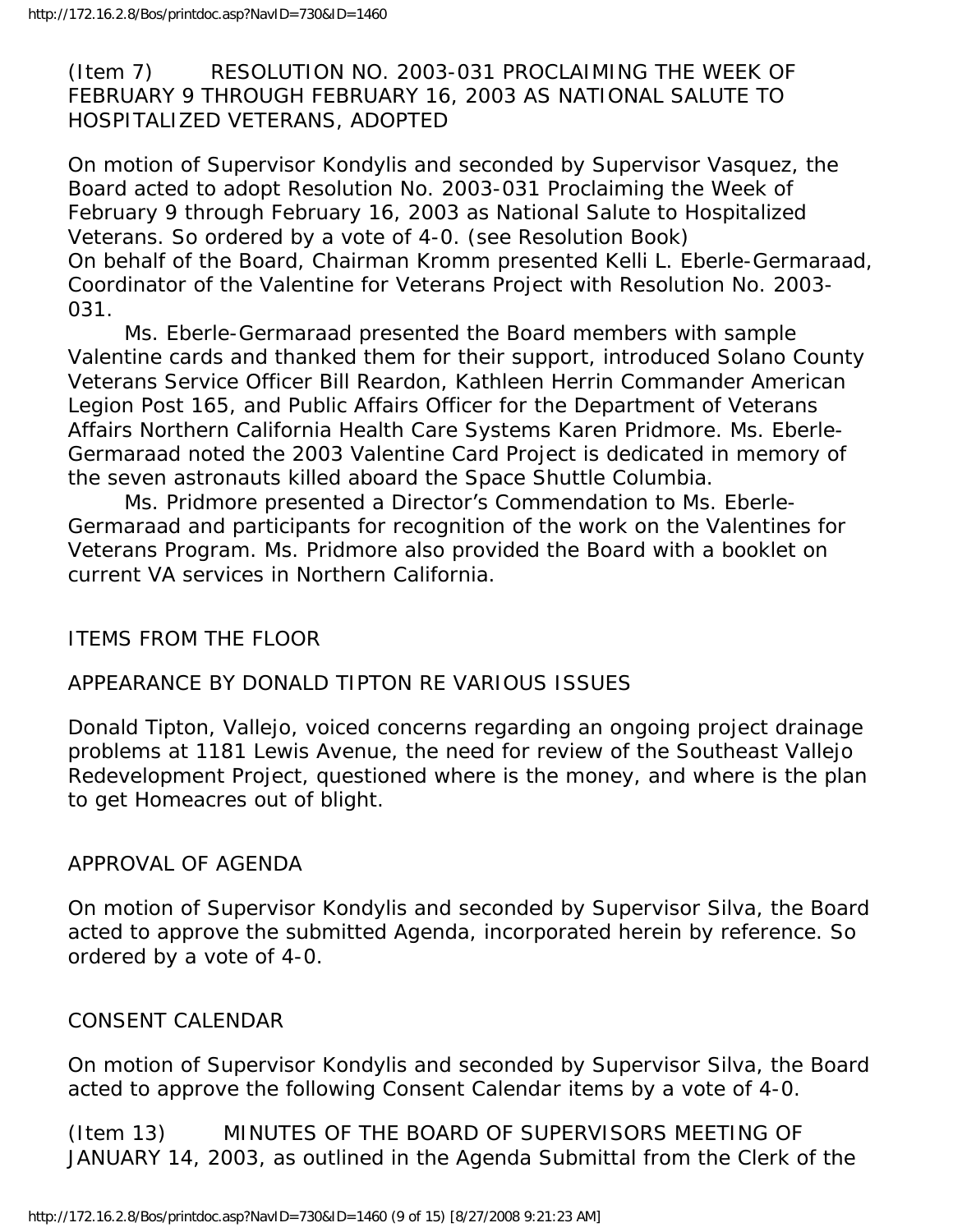Board dated February 4, 2002, incorporated herein by reference, approved.

(Item 14) PROCLAMATION IN RECOGNITION OF THE CHINESE AMERICAN ASSOCIATION OF SOLANO COUNTY'S (CAASC) 7TH ANNUAL CHINESE NEW YEAR'S CELEBRATION TO WELCOME THE "YEAR OF THE RAM", approved.

(Item 15A) RESOLUTION NO. 2003-033 OPPOSING THE GOVERNOR'S 2003-04 STATE BUDGET PROPOSAL TO PERMANENTLY ELIMINATE THE OPEN SPACE SUBVENTION PROGRAM (WILLIAMSON ACT CONTRACTS), adopted. (see Resolution Book)

(Item 15B) RESOLUTION NO. 2003-032 AMENDING THE LIST OF NUBMERS AND CLASSIFICATIONS OF POSITIONS (OFFICE OF FAMILY VIOLENCE PREVENTION), adopted. (see Resolution Book)

# **ORDERS**

# (Item 17A) FY 2002/2003 MID YEAR FINANCIAL REPORT AND RECOMMENDATIONS, APPROVED

County Administrator Michael Johnson reviewed the information contained in the Agenda Submittal from his department dated February 4, 2003 incorporated herein by reference, outlining a review of the status of the FY 2002/03 budget. Mr. Johnson noted how well the County, the departments, and the department managers are managing the County programs and resources. The major looming issue is the potential impacts of the State budget. Mr. Johnson highlighted the overall fiscal health of the County, passage of 4X and 6X in the State Senate and potential veto by the Governor, other considerations by the State relative to the serious financial difficulties now and in future years, revenue from the Vehicle License Fees (VLF) and the exposure for cuts. Mr. Johnson discussed the proposed budget policies for FY 2003/2004, requested reaffirmation of policies regarding reserves, and to undertake a 3 to 5 year planning process with respect to expenditures and reserves.

Chairman Kromm commended the departments, with exception for the problems in Health and Social Services, for doing a very good job, and noted the need for departments to stay within their budgets in the coming year. Solano County, for the rest of this fiscal year, is in good shape with no layoffs on the horizon. The concern regarding staffing in the future will remain as long as the State is in financial difficulty.

Responding to questions posed by Chairman Kromm regarding the financial projections for Health and Social Services, revenue sources, cuts in the Child Mental Health area, and what services would be cut if there is no additional funding, Director of Health and Social Services Patrick Duterte noted receipt of some additional revenue of \$1 million for CalWORKs, Medical \$400,000, and \$722,000 in food stamps since the Mid Year Report was done. There are problems still looming with the State budget. Reductions will need to be made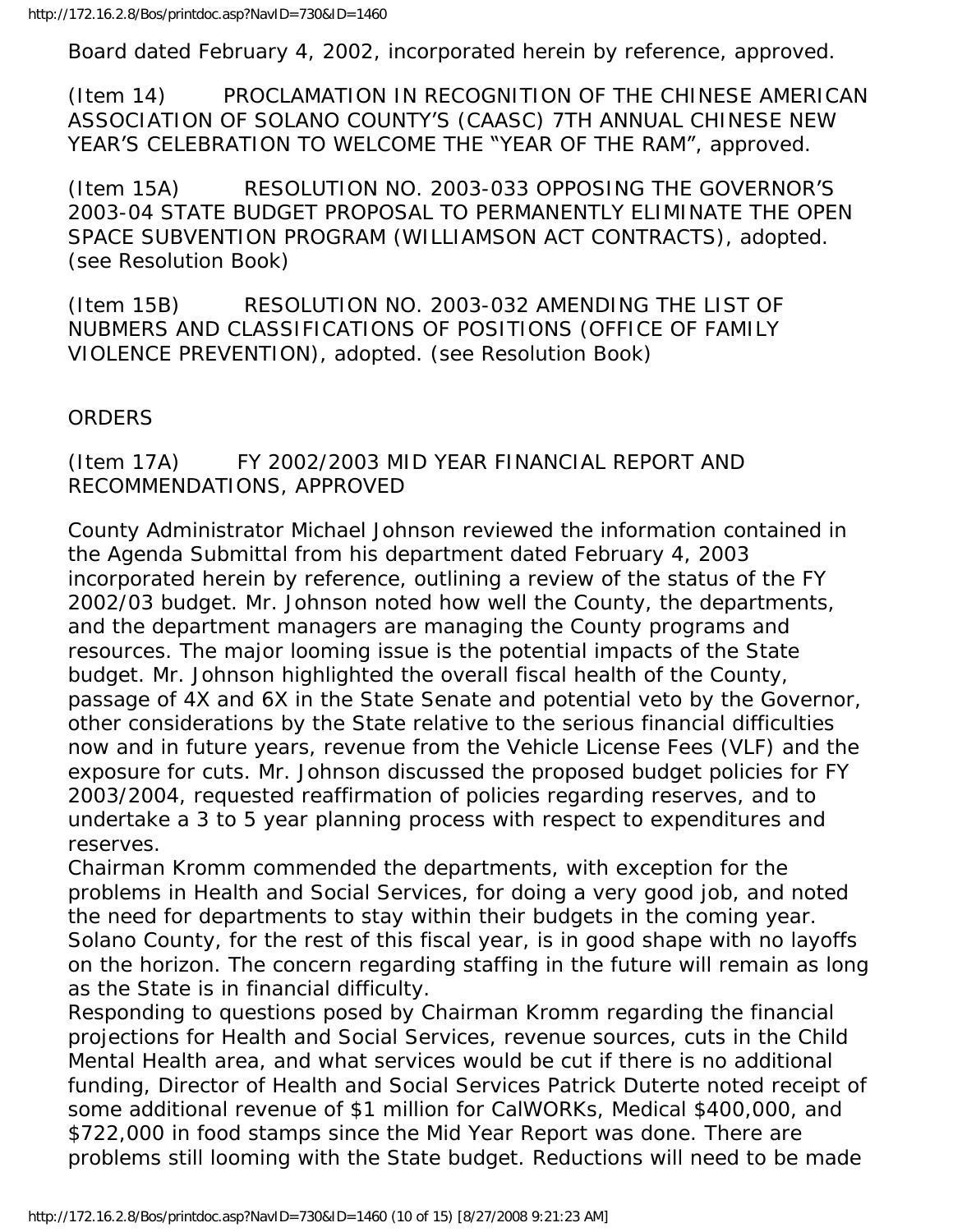in Mental Health with a gap of about \$500,000 at this time. Mr. Duterte noted CalWORKs funding can be used to fund the difference for Child Welfare, the Children's System of Care and Mental Health are areas that need to be looked at for ways to mitigate the shortfall problems. In children's programs there are cuts of about \$1 million, and discussed ways of getting past years revenue from the State. The major cuts could come in the Children's System of Care Program; this program fills the gaps of services to children that are not MediCal funded.

Chairman Kromm noted the number one priority of the Board is healthy children, and voiced concern with what may happen to children's programs. Assistant Director of Health and Social Services Moira Sullivan outlined programs included in the Children's System of Care funding, which provides direct treatment services to children who are not MediCal eligible and wrap around services to all children. This area was significantly reduced as part of the State budget.

Responding to questions posed by Chairman Kromm regarding cuts to programs, Mr. Duterte discussed program cuts and strategies needed to mitigate cuts to the Children's System of Care Program.

Responding to questions posed by Supervisor Silva regarding status of the program to see all children are insured, Mr. Duterte noted the Governor did save the health insurance for kids program in the budget.

Supervisor Silva noted the importance of getting the children insured, and the possibility of collecting private insurance funds, where possible, for children incarcerated in Juvenile Hall.

Chairman Kromm voiced concern as noted on page A-7 number 2 the Use of Tobacco Master Settlement Agreement (MSA) money, suggested changing the language to read "could" instead of "should" and to add language that in the preparation of the budget to involve the MSA Advisory Committee to consider the impacts on the County budget and the MSA process.

There was a brief discussion regarding the use of the MSA funds for backfilling program funding, possible use of reserve funds, reductions in contributions to outside organizations, and General Fund Reserve amounts.

On motion of Supervisor Silva and seconded by Supervisor Vasquez, the Board acted to accept the Midyear Financial Report with modifications to page A7 number 2 to replace the "should" with "could" and to add language that would include the MSA Advisory Committee in the preparation of the budget relative to budget impacts and the MSA process, to approve the FY 2003/04 Budget Calendar, to adopt staff recommendations to approve the FY 2003/04 Budget Policy to reaffirm the Board's General Fund Reserve policy and Resource Reduction Strategy, and to approve the Appropriation Transfers as outlined in the report. So ordered by a vote of 4-0.

(Item 17B) SOLANO PARTNERSHIP AGAINST VIOLENCE (SPAV) 2002 ANNUAL REPORT, RECEIVED

Carmen Ward, Solano Partnership Against Violence (SPAV), reviewed the information contained in the Agenda Submittal from the County Administrator's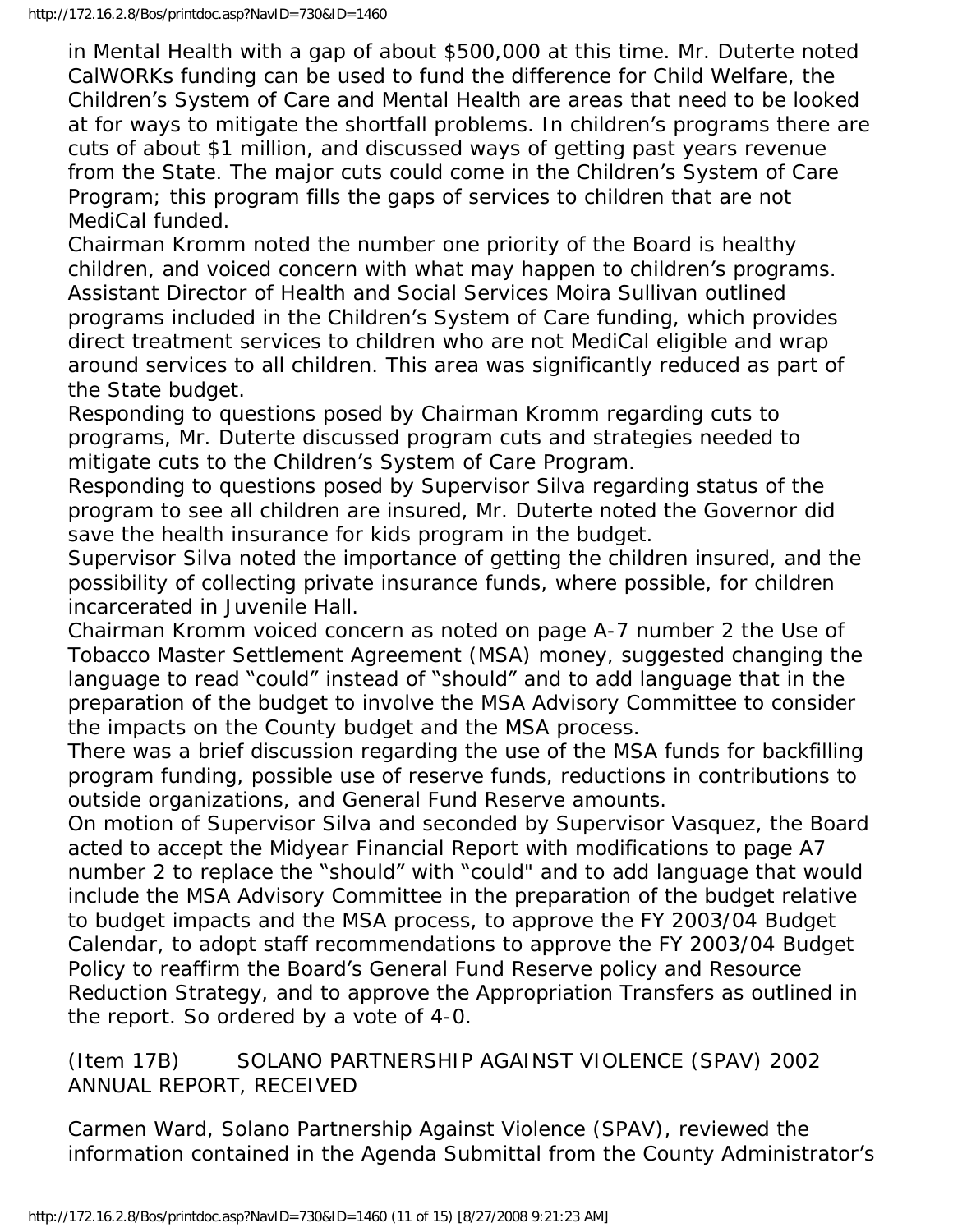Office dated February 4, 2003, incorporated herein by reference, presenting the annual report of SPAV.

There was a brief discussion regarding the need for additional statistics and the application for grant funding to assist in violence prevention strategies and programs.

The Board received the report.

(Item 18) PRESENTATION ON SOLANO COUNTY'S NEW WEB SITE, RECEIVED

Chief Information Officer Ken Phillips reviewed the information contained in the Agenda Submittal from his department dated February 4, 2004, incorporated herein by reference, regarding updating the County Web Site.

Andrew Madsen and Marsh Wilson, Information Services Department (ISD), gave a live presentation of the Web Site highlighting key features of the site. There was a brief discussion regarding cautions of opening email, and the differences of the Internet and the Intranet.

County Administrator Michael Johnson noted the significant changes the Internet has made in the way business is being conducted, and the benefits of the technology.

(Item 19) UNACCOUNTED FIXED ASSETS REP0RT AS OF JUNE 30, 2002, APPROVED

Assistant Auditor/Controller Simona Padilla-Scholtens reviewed the information contained in the Agenda Submittal from her department dated February 4, 2002, incorporated herein by reference, regarding unaccounted for fixed assets from various departments as of June 30, 2002. Ms. Padilla-Scholtens noted the majority of losses are in the Department of Health and Social Services, and the new fixed asset program development to ensure future accountability. Responding to questions posed by Supervisor Kondylis regarding accountability for losses, Ms. Padilla-Scholtens discussed the major program changes in the Department of Health and Social Service for accountability and decentralization of the auditing system, and for accountability of Affiliated Computer Service (ACS) for computer movement and replacement.

Donald Tipton, Vallejo, expressed concern with the loss of the computer equipment and the confidential information that remains on the hard drive, the need for a police report for lost or stolen property, and the need for stronger actions to find the real problem leading to the loss of so much equipment. Responding to concerns voiced by Supervisor Silva regarding the loss of a fax machine, and the need for individual accountability, Director of Health and Social Services Patrick Duterte discussed working with the Auditor/Controller's Office to develop a new accounting system for fixed assets in his department, full baseline inventory of the equipment in the department, the development of stricter accountability policies, and working with ACS to control the movement of assets in his department to ensure the issue of the computers is resolved. Chairman Kromm suggested the use of the Management Incentive Program as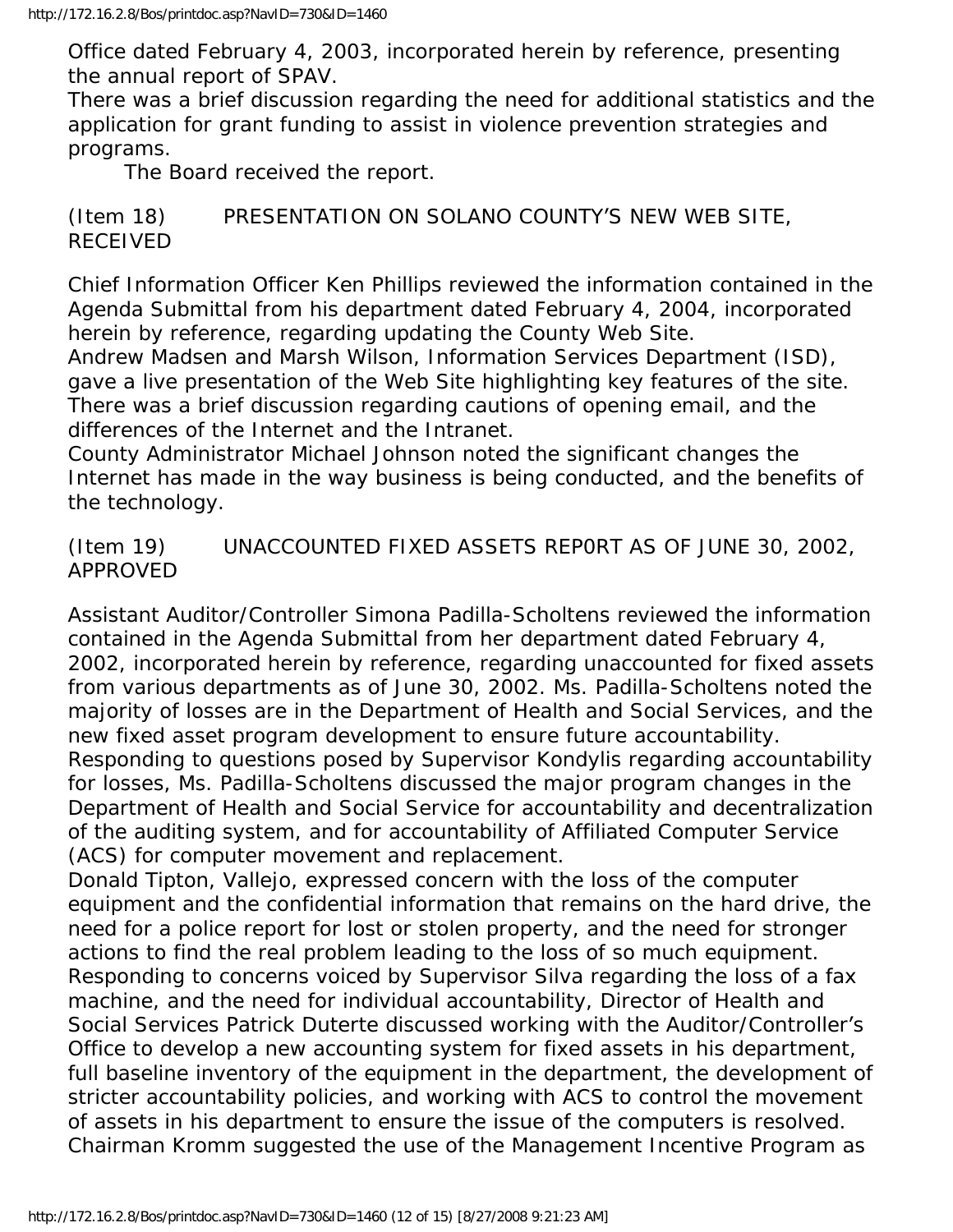an accountability tool for the department and division heads for direct financial accountability.

Auditor/Controller Bill Eldridge agrees accountability is a key issue, confident with the baseline inventory for Health and Social Services, and the need for cooperation with ACS to resolve the equipment movement issues. There was a brief discussion regarding converting to a bar-coding system for inventory, policies dictating the process that is to be followed by ACS to clean hard drives prior to removal of the equipment from the department, and further work with ACS to ensure these policies are being followed.

 On motion of Supervisor Kondylis and seconded by Supervisor Vasquez, the Board acted to accept the report for unaccounted fixed assets and to approve the departmental recommendations as outlined in the report. So ordered by a vote of 4-0.

(Item 20) REPORT FROM SOLANO COUNTY AGRICULTURAL ADVISORY COMMITTEE RE PARTICIPATION IN THE SOLANO COUNTY WATER AGENCY'S HABIT CONSERVATION PLAN, RECEIVED

Director of Environmental Management Birgitta Corsello reviewed the information contained in the Agenda Submittal from her department dated February 4, 2003, incorporated herein by reference, regarding the recommendations of the Solano County Agricultural Committee relative to the Solano County Water Agency's work in the preparation of a Habitat Conservation Plan. Ms. Corsello reviewed the recommendations of the Agricultural Advisory Committee. Ms. Corsello noted the Board of Supervisors does not have a vote on the Solano County Water Agency, but as individual members on the Water Board there is the ability to inform other members of the potential impacts to the agricultural activities and permit process in the County.

Supervisor Kondylis noted the water agency must do the Habitat Conservation Plan, and that participating cities have signed on to the plan to eliminate the need for separate reports. Responding to these comments Ms. Corsello noted the plan is required as part of the renewal contract for all agencies with water entitlements from the Montecello Water Project, reasons behind the need for the plan, areas covered and not covered by the plan, recommendations not to join in the plan, and potential benefits over the next 20 years.

Supervisor Kondylis noted the looming questions of who is responsible for flood control in the County, the responsibility of the County since it does not receive any of the water, and would like to see what the maps would look like prior to making any decisions on the Ag Advisory Committee recommendations.

 There was a discussion regarding species changing on the endangered species list, and the potential effects of locking in species for the next 20 or 30 years.

 Responding to questions posed by Chairman Kromm regarding staff's opinion of joining or not joining with the Water Agency to do the Habitat Conservation Plan, Ms. Corsello noted in the development of the plan would be more difficult with an enormous amount of work for County staff, the final plan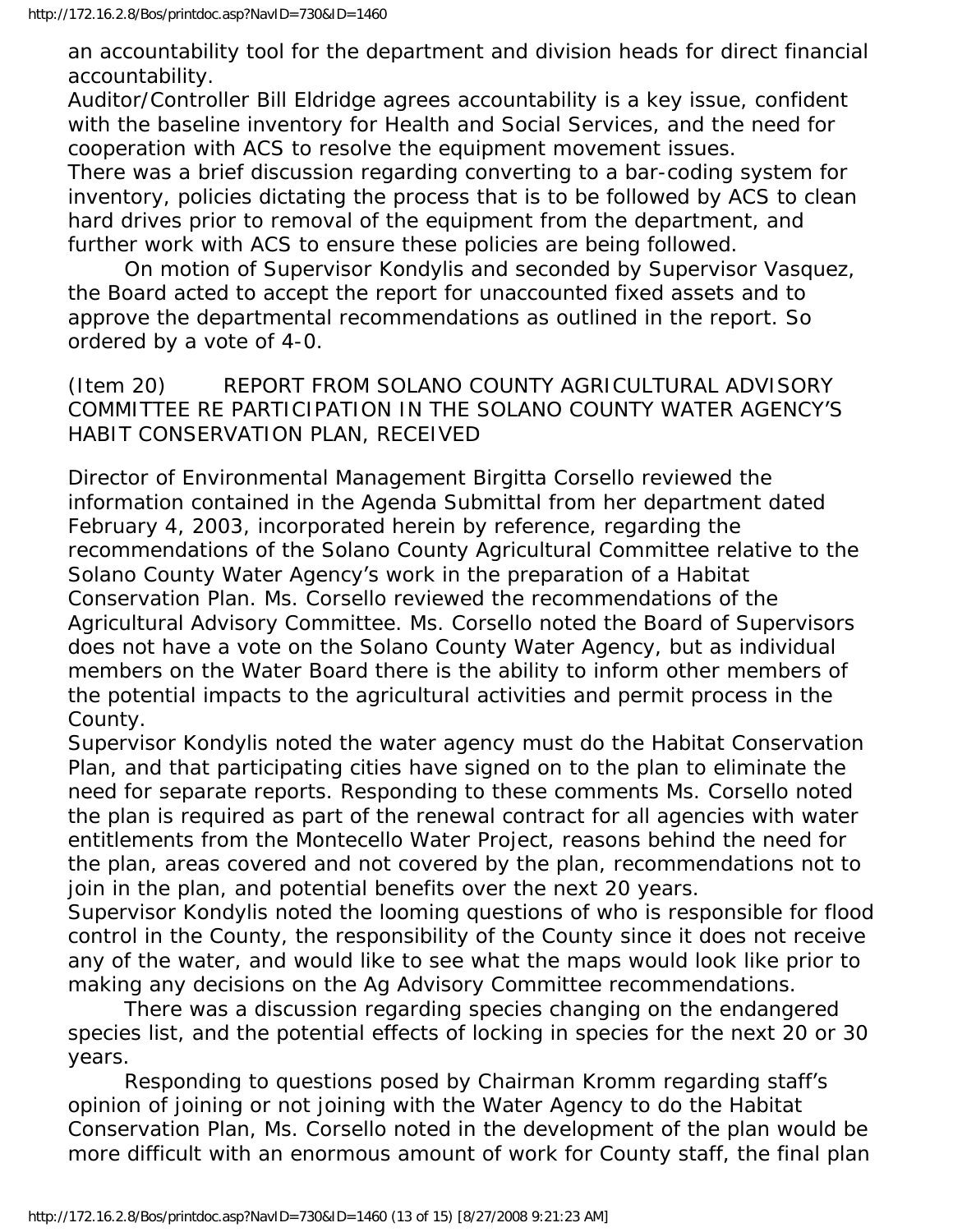will not change the planning approval process only the environmental approval process. Ms. Corsello noted with being in the plan, you do know what the government is looking at for impact and mitigation on the species. The mitigation for the species may not be the same if we are not in the plan. Ms. Corsello noted the farming community does not feel it would be beneficial for everyone to go through this process, and that about 1/3rd of the County will be covered by the plan for certain activities due to areas of jurisdiction of other agencies.

 Responding to questions posed by Supervisor Vasquez regarding benefits to the cities for development, Ms. Corsello noted for the cities specific areas of growth will be covered under the plan, the specific areas need to determine, which will make it easier for the cities.

 Supervisor Kondylis noted Solano County is not doing development projects, and that money will be saved if the County does not participate.

There was consensus to bring the maps back for review by the Board.

 Frank Patton, Dixon, requested any decisions be delayed until there is a permanent District 5 Representative, and noted frustrations of farmers with habitat preservation activities.

 Chairman Kromm noted the need for a decision by the Board, and the uncertainty of when the Governor would appoint a representative for the 5th District.

 On motion of Supervisor Vasquez and seconded by Supervisor Kondylis, the Board acted to accept the report only, and to take no further action at this time. So ordered by a vote of 4-0.

SPECIAL DISTRICTS GOVERNED BY THE BOARD OF SUPERVISORS

Rural North Vacaville Water District

(Item 21) Minutes regarding this matter are contained in the Rural North Vacaville Water District Minutes Book.

(Item 22A) SUPERVISOR JOHN M. VASQUEZ APPOINTED TO ASSOCIATION OF BAY AREA GOVERNMENTS' (ABAG) REGIONAL PLANNING COMMITTEE

 Chairman Kromm nominated Supervisor Vasquez to represent the Board on the ABAG Regional Planning Committee.

 On motion of Supervisor Kondylis and seconded by Supervisor Silva the Board acted to appoint John Vasquez to the Association of Bay Area Governments' (ABAG) Regional Planning Committee. So ordered by a vote of 4- 0.

(Item 22B) MARTY STOCKARD REAPPOINTED TO THE SOLANO COUNTY AIRPORT LAND USE COMMISSION/SOLANO COUNTY AVIATION ADVISORY COMMITTEE

On motion of Supervisor Kondylis and seconded by Supervisor Silva, the Board